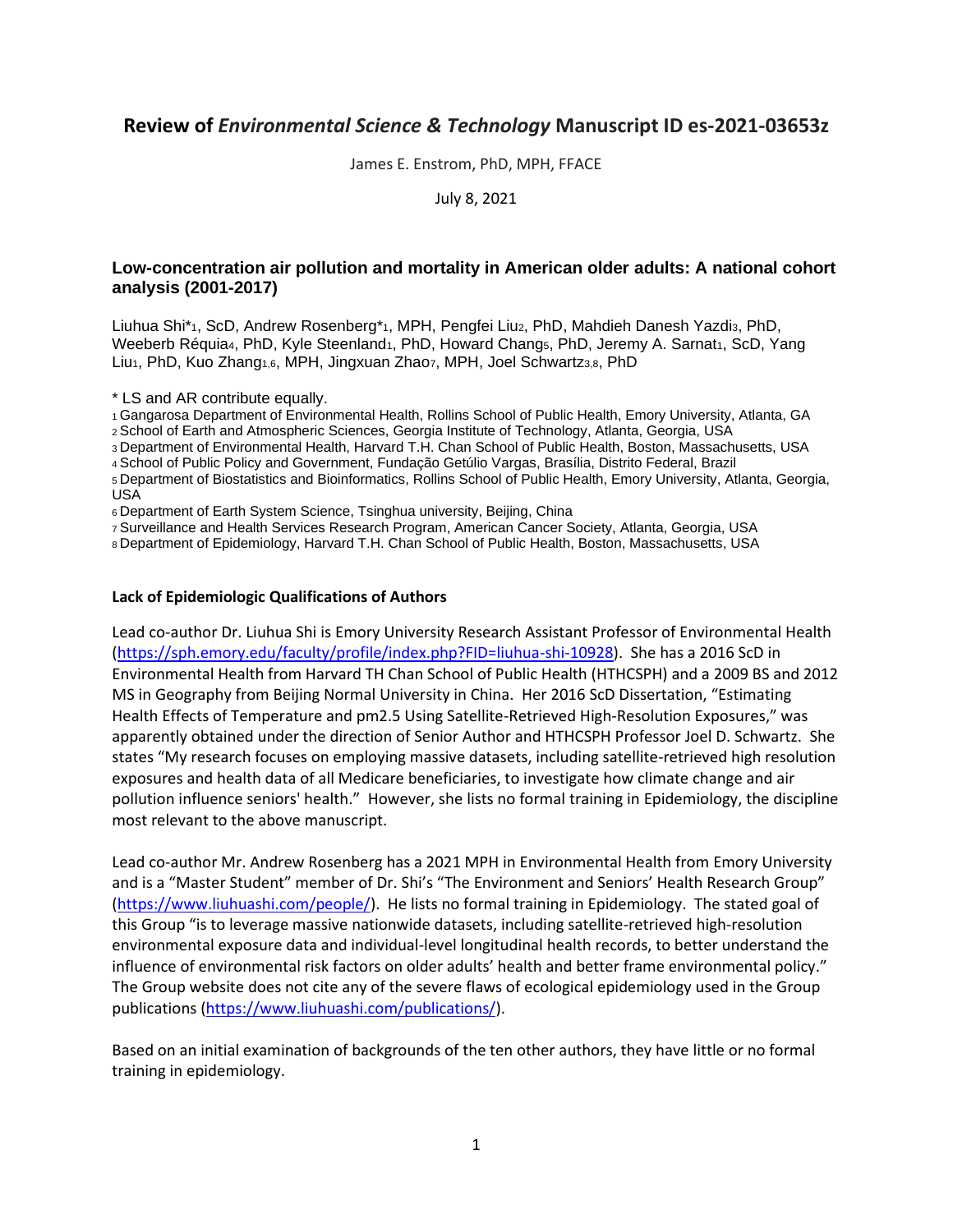### **Lack of Public Health Basis for Study Because Current Air Pollution Levels in the US are Very Low**

There is NO public health basis for this study because the US already has very low levels of air pollution. Indeed, several of these levels are not much higher than natural background levels. In recent years, the US has had far lower PM2.5 than most other countries. At present, PM2.5 levels in the US are about one-sixth the global average, one-seventh of the China average, and one half of the continental Europe average, as per the 2019 State of Global Air Map [\(https://www.stateofglobalair.org/data/#/air/map\)](https://www.stateofglobalair.org/data/#/air/map), which is shown on page 30 of this review. In 2019, the average annual population-weighted PM2.5 level was **7.7 μg/m3 in the US** and **48 μg/m3 in China**. The lowest PM2.5 level anywhere in the world was about 6 μg/m3, which must be considered as a realistic minimum level.

### **Specific Criticism of Manuscript**

1. The Abstract makes unjustified scientific and policy claims about air pollution.

Abstract Claims (Line 45): "There was strong evidence of linearity in concentration-response relationships for PM2.5 and NO2 at levels below the current NAAQS, suggesting that no safe threshold exists for health-harmful pollution levels. For O3, the concentration-response relationship shows an increasingly positive association at levels above 30-ppb. In conclusion, long-term exposures to PM2.5, NO2, and O3 were significantly associated with an increased risk of all-cause mortality, particularly at levels below the current NAAQS standards, suggesting that implementing more stringent regulations in air quality may yield substantial health benefits."

There is extensive peer-reviewed evidence that does not support the validity of the EPA NAAQS and the authors have not cited any of this evidence. Instead, the authors suggest "implementing more stringent regulations in air quality" based on their selective and biased analysis of Medicare data that was never intended for this type of analysis. The manuscript completely ignores 30+ years of severe criticism of the ecologic epidemiology used to relate air pollution to mortality. The Senior Author Joel Schwartz is WELL AWARE of this criticism and he continues to deliberately ignore it. A sample of the criticism is shown on pages 6-29 of this review: the classic 1988 AJE "The Ecological Fallacy" (doi:10.1093/oxfordjournals.aje.a114892); the 2002 RTP critique of the PM2.5 NAAQS by Green and Lash (doi:10.1006/rtph.2002.1548); the 2017 and 2018 D-R Reanalysis articles by Enstrom, and the June 29, 2020 Enstrom Comment to EPA on the PM2.5 NAAQS (Enstrom 2020) [\(http://www.scientificintegrityinstitute.org/EPAPM25JEE062920.pdf\)](http://www.scientificintegrityinstitute.org/EPAPM25JEE062920.pdf).

Note that the 2002 RTP critique, co-authored by Dr. Timothy Lash, current Chair of the Emory University Department of Epidemiology, states: "Associations between airborne concentrations of fine particulate matter (PM2*.*5) and mortality rates have been investigated primarily by ecologic or semiecologic epidemiology studies. Many investigators and regulatory agencies have inferred that the weak, positive association often observed is causal, that it applies to all forms of airborne PM2*.*5, and that current ambient levels of PM2*.*5 require reduction. Before implementing stringent regulations of ambient PM2*.*5, analysts should pause to consider whether the accumulated evidence is sufficient, and sufficiently detailed, to support the PM2*.*5 National Ambient Air Quality Standard. . . . Taken together, the toxicologic evidence and lessons learned from analogous epidemiologic associations should encourage further investigation of the association between particulate matter and mortality rates before additional regulation is implemented, and certainly before the association is characterized as causal and applicable to all PM2*.*5." The PM2.5 death associations have been continuously challenged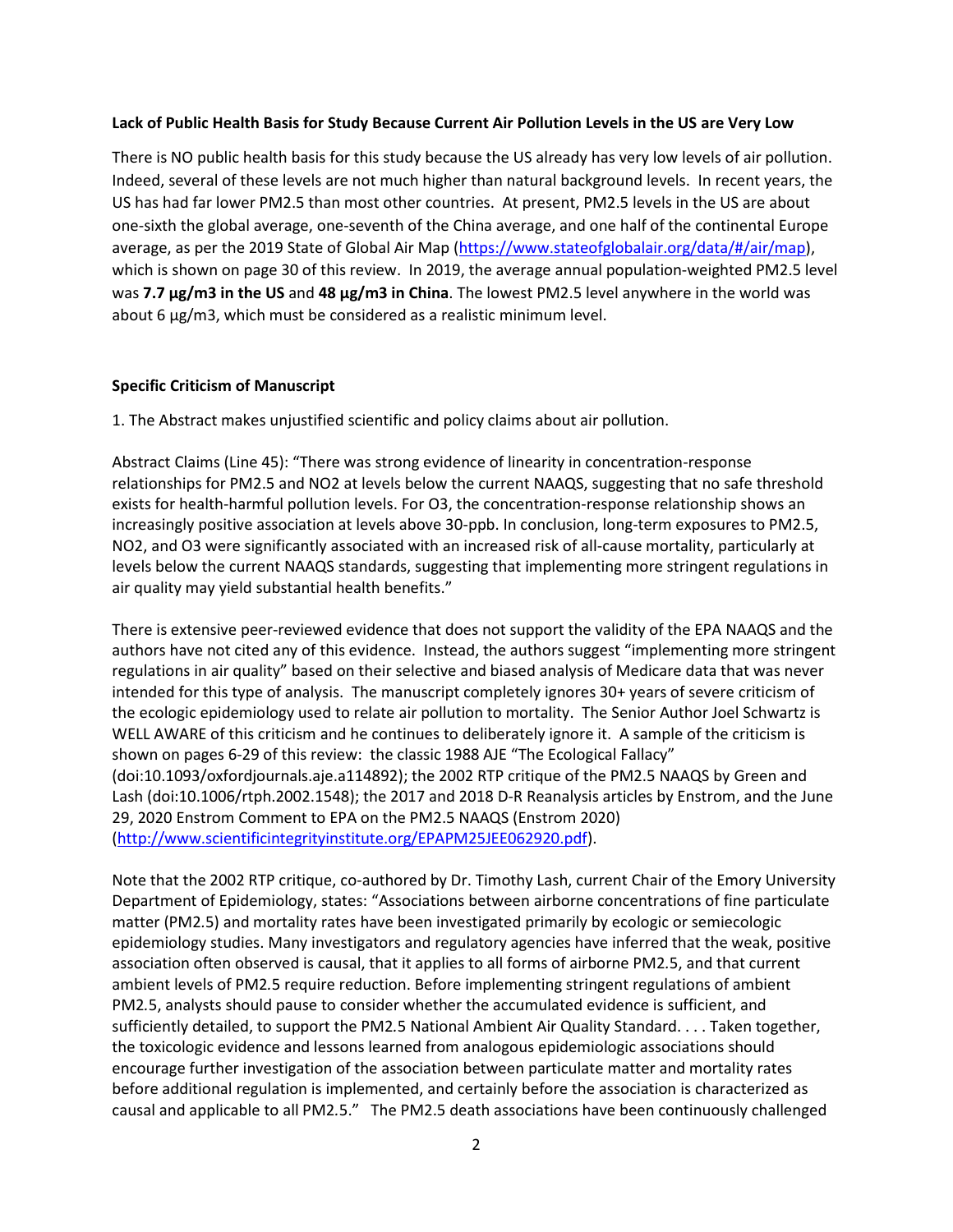since the PM2.5 NAAQS was established in 1997, as documented in Enstrom 2020 (pages 10-29 of this review).

## 2. The Introduction falsifies the research record regarding PM2.5 and mortality in the US

Introduction Claims (Line 62): "Increasing epidemiological evidence has documented the associations between long-term exposure to fine particulate matter (particles with a mass aerodynamic diameter below 2.5 μm (PM2.5) and reduced life expectancy among adults.(3-7)" References 3 to 7 do not objectively describe the existing US evidence on PM2.5 deaths. Reference 3 (Wu 2020, line 373), Reference 4 (Di 2017, line 376), Reference 7 (Wang 2020, line 384) cite other PM2.5 death findings by Senior Author Schwartz based on Medicare records. These various overlapping findings involve tiny relative risks that do not establish a causal connection between PM2.5 and mortality. The claims of PM2.5 deaths in the ACS CPS II cohort in Reference 5 (Krewski 2009, line 379) were shown to be seriously flawed by Enstrom 2017 and Enstrom 2018. Reference 6 (Ostro 2015, line 381) actually found NO relationship between PM2.5 and total mortality in the CTA cohort, as shown in Enstrom 2017. Enstrom 2020 presents strong evidence that there is NO significant relationship between PM2.5 and total mortality in the US. Furthermore, this current review challenges the validity of all claims of a causal relation between PM2.5 and total deaths based on the multiple ecological epidemiologic analyses of Medicare records by these authors.

3. The Materials *Study Population* section involves likely violations of NIH Human Subjects Research Regulations

Line 98: "Health data were obtained from the Centers for Medicare and Medicaid Services (CMS), including all [68.7 million] Medicare beneficiaries, aged 65 years or older, in the contiguous United States from 2001-2017. We extracted data including age and year of Medicare entry, sex, race, Medicaid eligibility (a proxy for SES), the date of death, and ZIP code of residence **for each beneficiary**. Medicaid eligibility and ZIP code were updated annually. We constructed an open, full cohort containing all Medicare beneficiaries who were alive on January 1 of the year following enrollment into Medicare, through each calendar year of follow-up, with all-cause mortality as the outcome of interest."

I contend that the authors of this manuscript have made unethical use of personal and medical data on 68.7 million Medicare beneficiaries. These beneficiaries include me, many of my extended family members, and many of my scientific colleagues. Consent was never given my me or my family members or my scientific colleagues to have our personal Medicare data used for ecologic epidemiology that I am explaining in this review is bad science. The age and year of Medicare entry, sex, race, Zip code of residence, and date of death is sufficient to identify many beneficiaries, even without their name or exact address. I can identify specific beneficiaries if the investigators produce the deidentified Medicare records for beneficiaries who died during 2001-2005 in a Zip Code that I specify. If the investigators refuse to produce the requested Medicare records, I will use their refusal as evidence that they do not support transparent and reproducible research.

I contend that this NIEHS-funded research violates NIH Human Subjects Research Regulations [\(https://grants.nih.gov/policy/humansubjects.htm\)](https://grants.nih.gov/policy/humansubjects.htm). This research does not satisfy NIH Human Subjects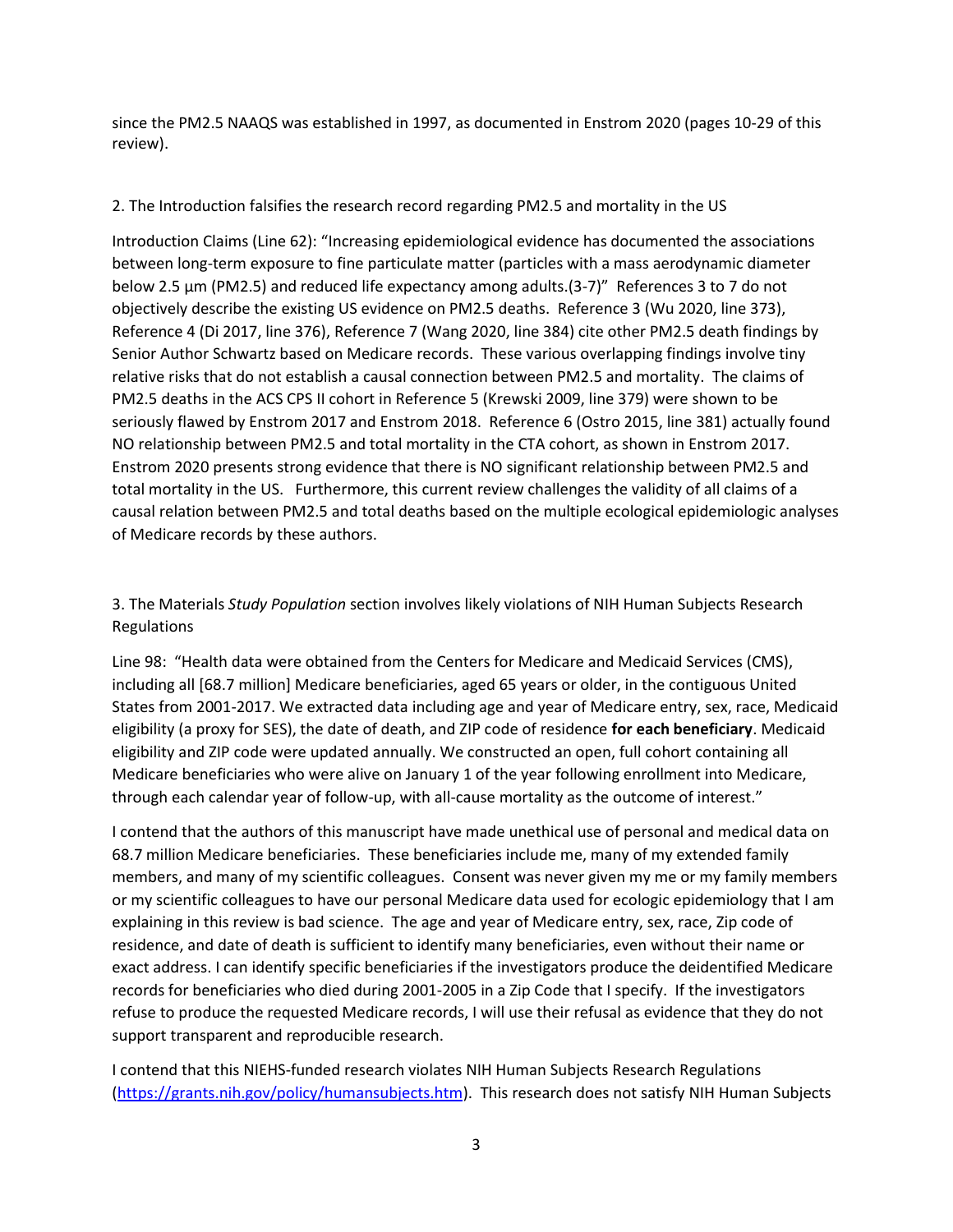Exemption Categories [\(https://grants.nih.gov/sites/default/files/exemption\\_infographic\\_v8\\_508c\\_1-15-](https://grants.nih.gov/sites/default/files/exemption_infographic_v8_508c_1-15-2020.pdf) [2020.pdf\)](https://grants.nih.gov/sites/default/files/exemption_infographic_v8_508c_1-15-2020.pdf) and does not satisfy the NIH Requirements for Waiver of Informed Consent [\(https://policymanual.nih.gov/3014-301\)](https://policymanual.nih.gov/3014-301). Exemption Categories are shown on page 31 of this review. Thus, the authors must provide the evidence that substantiates their claim (Line 110) "This study was approved by the Institutional Review Board of Emory University and a waiver of informed consent was granted." Because of the seriousness of these violations, I am currently pursuing the matter with the appropriate officials at Emory University and the Centers for Medicare and Medicaid Services.

4. The Results section misrepresents full analysis of PM2.5 and deaths in Medicare cohort

Line 208: "Our findings indicate that long-term exposure to PM2.5, NO2, and O3 was significantly associated with an increased risk of all-cause mortality, particularly at levels below the current NAAQS standards for each pollutant (Fig. 2). Line 213: "Assessing each pollutant individually in the full cohort analysis, a 10-μg/m3 increase in PM2.5 . . . was associated with an increase in mortality rate (i.e., HR-1) ranging between 5-7% . . . . In contrast, the low exposure analysis yielded larger effect estimates, with corresponding increases in mortality rate ranging between 10-13% . . . ."

The focus in the Results and the Abstract is on the "low exposure" Medicare beneficiaries, where the HR for PM2.5 has a maximum value of 1.13. But for the full cohort, the HR for PM2.5 averages 1.06 for single-pollutant models and 1.02 for the three-pollutant models, as shown in Figure 2 (Line 253). These HRs are etiologically insignificant and the most likely reason that they are slightly positive is because of selective analysis, the ecological fallacy, and lack of proper control of confounders.

In addition, the authors have not mentioned the large geographic variation found in the first major analysis of Medicare data, the 2008 *EHP* article "Mortality in the Medicare Population and Chronic Exposure to Fine Particulate Air Pollution in Urban Centers (2000–2005)" (doi[:10.1289/ehp.11449\)](https://doi.org/10.1289/ehp.11449). Table 3 of the *EHP* article shows large unexplained geographic variation in PM2.5 mortality risk in the Eastern, Central, and Western portions of the US. There was NO relationship in the Western US (mainly CA) and CA is the state which has been subjected to the most restrictive PM2.5 regulations.

The geographic variation in HR (RR) from the *EHP* Table 3 is shown below.

| Eastern US                | Central US          | Western US           | <b>Total US</b>     |
|---------------------------|---------------------|----------------------|---------------------|
| Age-adjusted HR:          |                     |                      |                     |
| $1.155(1.130-1.180)$      | 1.178 (1.133-1.222) | 1.003 (0.981-1.025)  | 1.091 (1.076-1.107) |
| Age+SES-adjusted HR:      |                     |                      |                     |
| $1.105(1.084-1.125)$      | 1.089 (1.052-1.125) | $0.997(0.978-1.016)$ | 1.056 (1.043-1.069) |
| Age+SES+COPD-adjusted HR: |                     |                      |                     |
| 1.068 (1.049-1.087)       | 1.132 (1.095-1.169) | 0.989 (0.970-1.008)  | 1.044 (1.032-1.057) |

The authors must acknowledge this large unexplained geographic variation in their current manuscript. Indeed, the authors must acknowledge that the US HR in the total Medicare cohort may be NULL if it could be fully and properly adjusted on the individual level to account for sex, race, cigarette smoking, education level, co-pollutants, and other relevant confounders. Enstrom 2020 documents that the HR is NULL for nine US cohorts, including the 2008 Medicare cohort, as shown on page 14 of this review.